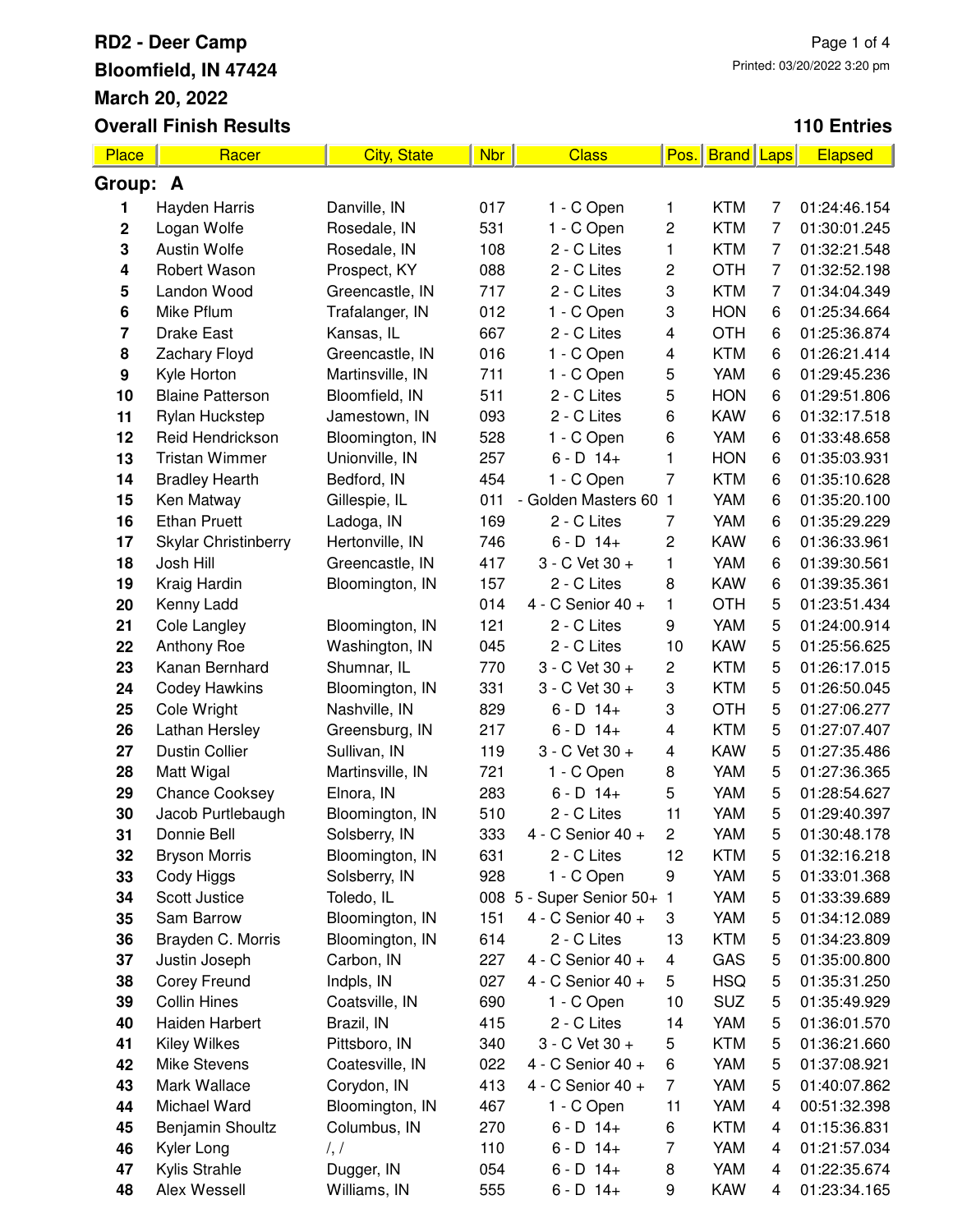| Place      | Racer                                     | <b>City, State</b>   | <b>Nbr</b> | <b>Class</b>                               | Pos.           | <b>Brand</b>             | Laps           | <b>Elapsed</b>               |
|------------|-------------------------------------------|----------------------|------------|--------------------------------------------|----------------|--------------------------|----------------|------------------------------|
| Group: A   |                                           |                      |            |                                            |                |                          |                |                              |
| 49         | Ethan Kelsheimer                          | Clinton, IN          | 261        | $6 - D$ 14+                                | 10             | <b>KAW</b>               | 4              | 01:25:54.556                 |
| 50         | <b>Hailey France</b>                      | Crawfordsville, IN   | 214        | 8 - Womens                                 | 1              | <b>HON</b>               | 4              | 01:26:01.967                 |
| 51         | Cade Morgan                               | Petersburg, IN       | 019        | $6 - D$ 14+                                | 11             | YAM                      | 4              | 01:26:58.767                 |
| 52         | <b>Eric Masten</b>                        | Bloomington, IN      | 738        | 3 - C Vet 30 +                             | 6              | <b>HSQ</b>               | 4              | 01:27:16.126                 |
| 53         | Chad Smith                                | Boonville, IN        | 909        | 4 - C Senior 40 +                          | 8              | <b>KTM</b>               | 4              | 01:27:18.066                 |
| 54         | <b>Matthew Henry</b>                      | Noblesville, IN      | 840        | $7 - D$ 22 +                               | 1              | <b>HON</b>               | 4              | 01:28:26.658                 |
| 55         | <b>Rick Pearson</b>                       | $\frac{1}{2}$        |            | 955 5 - Super Senior 50+ 2                 |                | <b>KAW</b>               | 4              | 01:29:47.398                 |
| 56         | Draven Cox                                | Jasonville, IN       | 280        | 1 - C Open                                 | 12             | <b>OTH</b>               | 4              | 01:31:17.077                 |
| 57         | Emma Robey                                | Needham, IN          | 983        | 2 - C Lites                                | 15             | YAM                      | 4              | 01:32:06.058                 |
| 58         | <b>Travis Hedrick</b>                     | Indianapolis, IN     | 046        | 2 - C Lites                                | 16             | <b>OTH</b>               | 4              | 01:32:07.538                 |
| 59         | <b>Craig Stankiewicz</b>                  | Bloomington, IN      | 198        | 3 - C Vet 30 +                             | 7              | <b>HON</b>               | 4              | 01:34:18.039                 |
| 60         | Connor Burch                              | Louisville, KY       | 141        | $6 - D$ 14+                                | 12             | <b>KAW</b>               | 4              | 01:37:45.292                 |
| 61         | Hunter Hutchison                          | Crawfordsville, IN   | 872        | 2 - C Lites                                | 17             | <b>KAW</b>               | 4              | 01:37:50.211                 |
| 62         | Cody Duncan                               | Indianapolis, IN     | 637        | $6 - D$ 14+                                | 13             | <b>HSQ</b>               | 4              | 01:47:52.457                 |
| 63         | Jaspar Moore                              | Linton, IN           | 730        | 1 - C Open                                 | 13             | <b>SUZ</b>               | 4              | 01:54:18.848                 |
| 64         | David Gamble                              | Worthington, IN      | 602        | $6 - D$ 14+                                | 14             | <b>OTH</b>               | 3              | 00:47:12.357                 |
| 65         | <b>Greg Harlow</b>                        | Carmel, IN           | 968        | 1 - C Open                                 | 14             | <b>HON</b>               | 3              | 00:48:46.156                 |
| 66         | Kevin D. Huff                             | Camden, IN           | 619        | 4 - C Senior 40 +                          | 9              | YAM                      | 3              | 01:16:57.391                 |
| 67         | Clayton Tincher                           | Willians, IN         | 824        | $6 - D$ 14+                                | 15             | <b>OTH</b>               | 3              | 01:21:21.494                 |
| 68         | <b>Paul Stuehrenbers</b>                  | Greensburg, IN       | 127        | $6 - D$ 14+                                | 16             | <b>OTH</b>               | 3              | 01:29:57.468                 |
| 69         | Lucas Makk                                | Prospect, KY         | 096        | 2 - C Lites                                | 18             | <b>HON</b>               | 3              | 01:33:21.608                 |
| 70         | <b>Isaac Helton</b>                       | Cloverdale, IN       | 926        | 2 - C Lites                                | 19             | YAM                      | 3              | 01:39:51.632                 |
| 71         | <b>Austin Waechter</b>                    | Greensburg, IN       | 422        | $6 - D$ 14+                                | 17             | <b>HON</b>               | 3              | 01:44:56.565                 |
| 72         | Jordan Terrell                            | Jasonville, IN       | 873        | 1 - C Open                                 | 15             | <b>KAW</b>               | 3              | 01:45:07.033                 |
| 73         | <b>Tyson Miller</b>                       | Springville, IN      | 160        | $6 - D$ 14+                                | 18             | <b>HON</b>               | $\overline{c}$ | 00:36:23.152                 |
| 74         | Korben Boller                             | Roachdale, IN        | 242        | $6 - D$ 14+                                | 19             | <b>KAW</b>               | $\overline{c}$ | 00:43:13.245                 |
| 75         | <b>Tyler Tutterow</b>                     | Carbon, IN           | 199        | 3 - C Vet 30 +                             | 8              | <b>KTM</b>               | $\overline{c}$ | 00:55:27.880                 |
| 76         | <b>Dalton Stevens</b>                     | Bloomington, IN      | 375        | $6 - D$ 14+                                | 20             | YAM                      | $\overline{c}$ | 01:05:02.376                 |
| 77         | Lauryn Smith                              | Boonville, IN        | 232        | 8 - Womens                                 | $\overline{c}$ | <b>HON</b>               | $\overline{c}$ | 01:13:12.021                 |
| 78         | Jake Winn                                 | Franklin, IN         | 563        | $6 - D$ 14+                                | 21             | <b>KTM</b>               | $\overline{c}$ | 01:15:36.031                 |
| 79         | <b>Charlie Connors</b>                    | Jamestown, IN        | 013        | 2 - C Lites                                | 20             | <b>KAW</b>               | 2              | 01:29:25.500                 |
| 80         | Tre Waggoner                              | $\frac{1}{2}$        | 747        | $6 - D$ 14+                                | 22             | YAM                      | 1              | 00:17:50.834                 |
| 81         | Jerry Baker                               | Cloverdale, IN       | 681        | 3 - C Vet 30 +                             | 9              | <b>OTH</b>               | 1              | 00:20:58.143                 |
| 82         | <b>Briar Mccullough</b><br>James Anderson | Bloomfield, IN       | 317        | $6 - D$ 14+                                | 23             | YAM                      | 1              | 00:21:40.145                 |
| 83<br>84   | Jeff Ooley                                | Bloomfield, IN       | 461        | 3 - C Vet 30 +<br>327 5 - Super Senior 50+ | 10<br>3        | <b>HON</b><br><b>OTH</b> | 1              | 00:26:52.277<br>00:31:06.929 |
| 85         | Hunter Munro                              | Danville, IN         | 939        | 2 - C Lites                                | 21             | <b>KTM</b>               | 1<br>1         | 00:39:45.643                 |
| 86         | Adam Cooper                               | North Vernon, IN     | 162        | 3 - C Vet 30 +                             | 11             | <b>OTH</b>               | 1              | 00:47:05.426                 |
| 87         | Emilee Jolliff                            | Elnora, IN           | 837        | 8 - Womens                                 | 3              | <b>OTH</b>               | 1              | 00:53:24.051                 |
| 88         | Joshua Ward                               | Bloomington, IN      | 366        | 3 - C Vet 30 +                             | 12             | <b>HON</b>               | 1              | 00:53:46.559                 |
| <b>DNF</b> | <b>Austin Anderson</b>                    | Terre Haute, IN      | 068        | $7 - D$ 22 +                               | <b>DNF</b>     | <b>KAW</b>               | 0              | 00:00:00.000                 |
| <b>DNF</b> | <b>Kinser Bales</b>                       | Martinsville, IN     | 128        | 1 - C Open                                 | <b>DNF</b>     | <b>YAM</b>               | 0              | 00:00:00.000                 |
| <b>DNF</b> | Dakota Bell                               | Springville, IN      | 919        | $7 - D$ 22 +                               | <b>DNF</b>     | <b>HON</b>               | 0              | 00:00:00.000                 |
| <b>DNF</b> | Jeremy Dunkley                            | West Terre Haute, IN | 736        | 3 - C Vet 30 +                             | <b>DNF</b>     | <b>KTM</b>               | 0              | 00:00:00.000                 |
| <b>DNF</b> | <b>Gavin Faultless</b>                    | Bloomfield, IN       | 440        | $6 - D$ 14+                                | <b>DNF</b>     | YAM                      | 0              | 00:00:00.000                 |
| <b>DNF</b> | Bo Helton                                 | Cloverdale, IN       | 115        | 2 - C Lites                                | <b>DNF</b>     | <b>YAM</b>               | 0              | 00:00:00.000                 |
| <b>DNF</b> | Luke Ostin                                | ,                    | 628        | $6 - D$ 14+                                | <b>DNF</b>     | <b>HON</b>               | 0              | 00:00:00.000                 |
| <b>DNF</b> | Jordan Smiley                             | Rushville, IN        | 745        | 3 - C Vet 30 +                             | <b>DNF</b>     | <b>OTH</b>               | 0              | 00:00:00.000                 |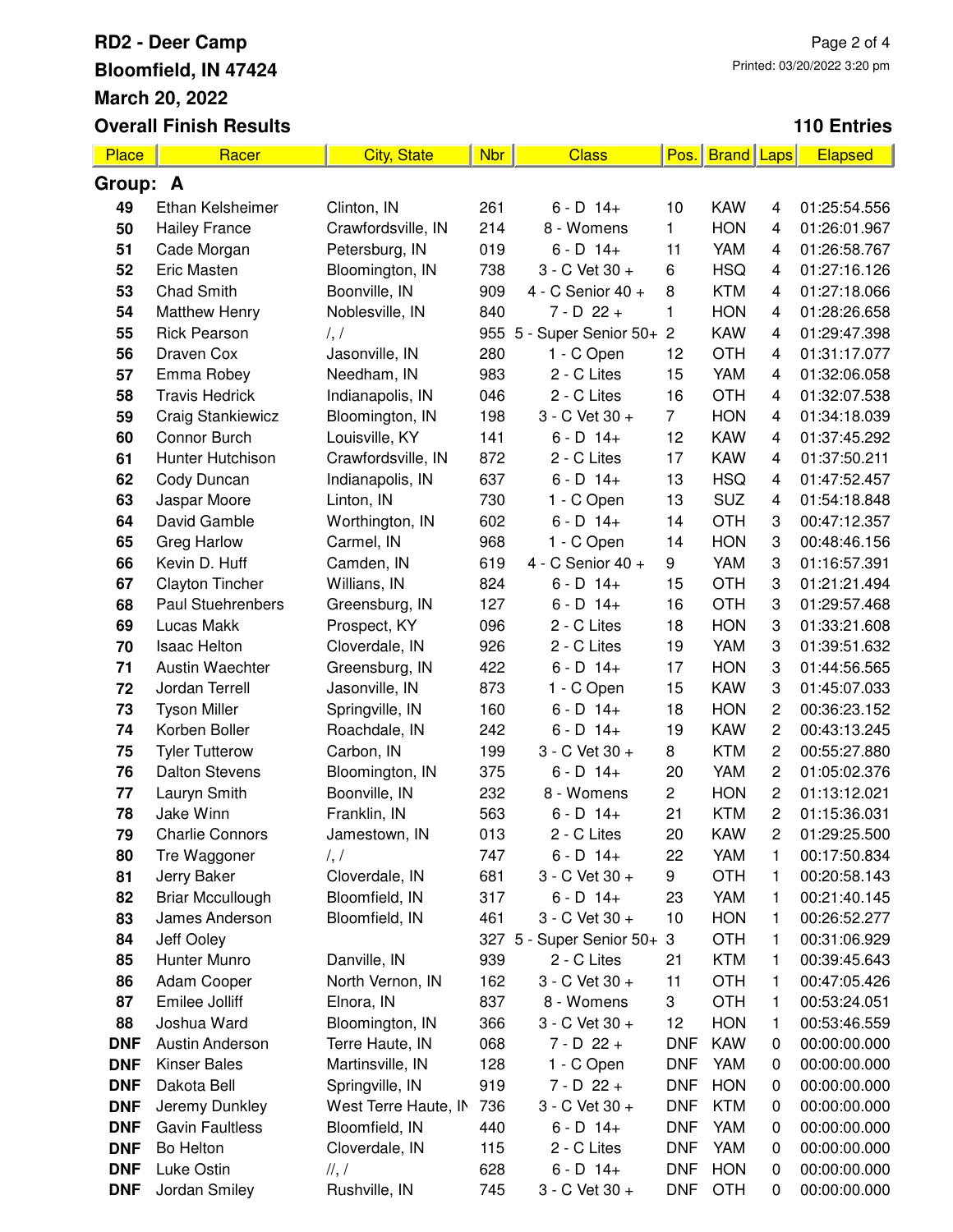| Place      | Racer         | <b>City, State</b> | <b>Nbr</b> | <b>Class</b>      |            | Pos. Brand Laps |              | Elapsed      |  |
|------------|---------------|--------------------|------------|-------------------|------------|-----------------|--------------|--------------|--|
| Group: A   |               |                    |            |                   |            |                 |              |              |  |
| <b>DNF</b> | Jeff Smith    | Mishawaka, IN      | 906        | $7 - D$ 22 +      | <b>DNF</b> | YAM             | $\Omega$     | 00:00:00.000 |  |
| <b>DNF</b> | Dakota Watson | Terre Haute, IN    | 091        | $7 - D 22 +$      | DNF.       | KAW             | <sup>n</sup> | 00:00:00.000 |  |
| <b>DNF</b> | John Whitacre | Marshall, IL       | 518        | 4 - C Senior 40 + | <b>DNF</b> | KTM             | <sup>n</sup> | 00:00:00.000 |  |